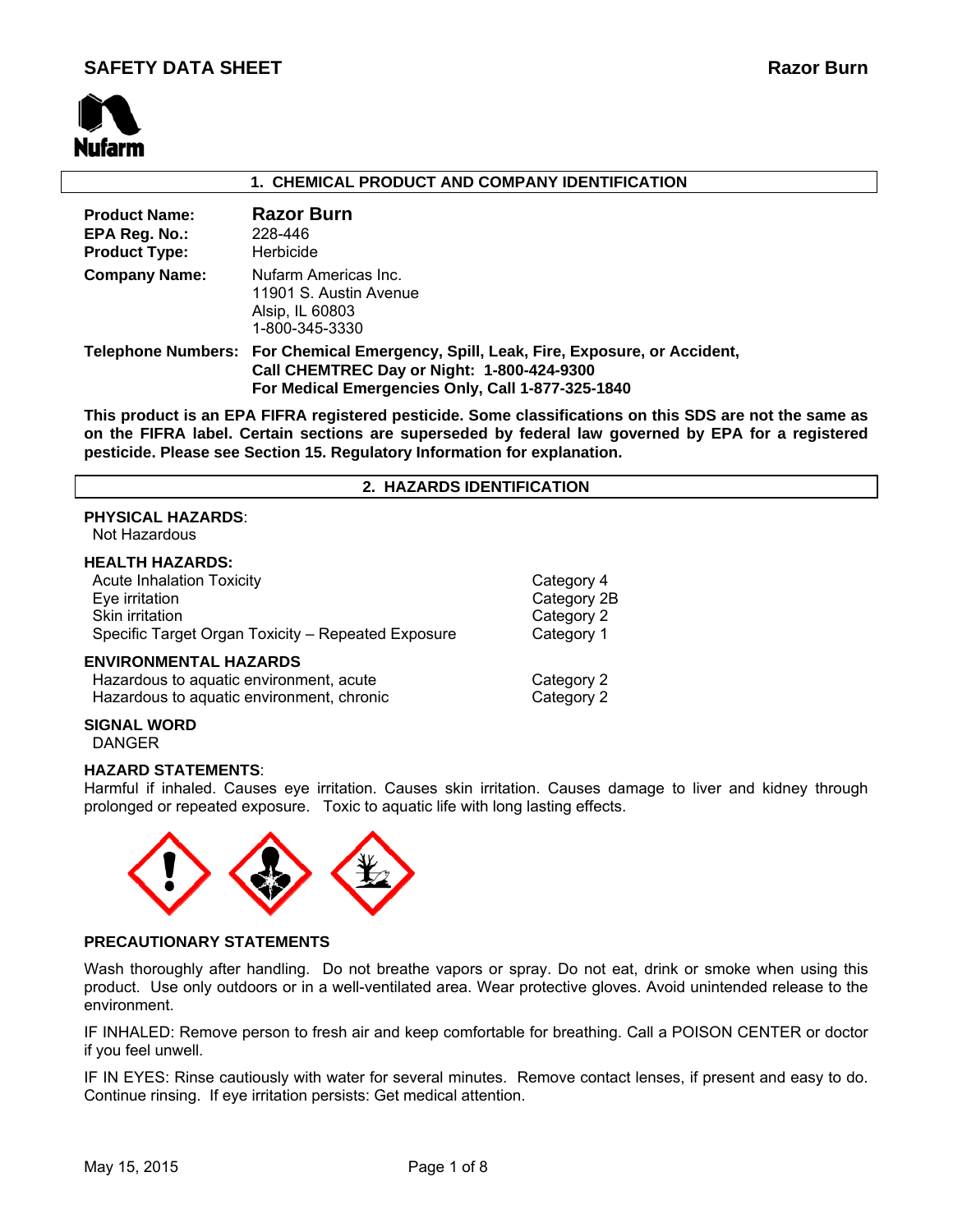IF ON SKIN: Wash with plenty of soap and water. If skin irritation occurs: Get medical attention. Take off contaminated clothing and wash it before reuse.

Collect spillage.

Dispose of contents in accordance with local, state, and federal regulations.

| 3. COMPOSITION / INFORMATION ON INGREDIENTS     |                     |              |  |
|-------------------------------------------------|---------------------|--------------|--|
| <b>COMPONENTS</b>                               | CAS NO.             | % BY WEIGHT  |  |
| N-(phosphonomethyl)glycine, Isopropylamine salt | 38641-94-0          | $40 - 42.6$  |  |
| Diquat dibromide                                | $85 - 00 - 7$       | $1.7 - 2.2$  |  |
| Glycerin                                        | $56 - 81 - 5$       | $\leq 5$     |  |
| Other Ingredients                               | <b>Trade Secret</b> | Trade Secret |  |

**Synonyms:** Mixture of Glyphosate IPA and Diquat dibromide

Ingredients not precisely identified are proprietary or non-hazardous. Values are not product specifications.

# **4. FIRST AID MEASURES**

**If Swallowed:** Have person sip a glass of water if able to swallow. Do not induce vomiting unless told to do so by the poison control center or doctor. Do not give anything by mouth to an unconscious person. If symptoms develop, get medical advice.

**If Inhaled:** Move person to fresh air. If person is not breathing, call 911 or an ambulance, then give artificial respiration, preferably by mouth-to-mouth, if possible. Call a poison control center or doctor for further treatment advice.

**If in Eyes:** Hold eye open and rinse slowly and gently with water for 15 to 20 minutes. Remove contact lenses, if present, after the first 5 minutes, then continue rinsing eye. Get medical attention if irritation.

**If on Skin or Clothing:** Take off contaminated clothing. Wash thoroughly with soap and water for at least 15 minutes. Get medical attention if irritation or symptoms develop.

**Most Important symptoms/effects, acute and delayed:** May cause moderate eye irritation. May cause moderate skin irritation. Harmful if inhaled. Prolonged or repeated exposure may cause damage to liver and kidneys. May cause cancer

**Indication of Immediate medical attention and special treatment if needed:** None expected. For ingestion there is no specific antidote available. Treat symptomatically.

# **5. FIRE FIGHTING MEASURES**

**Extinguishing Media:** Recommended for large fires: foam or water spray. Recommended for small fires: dry chemical or carbon dioxide.

**Special Fire Fighting Procedures:** Firefighters should wear NIOSH approved self-contained breathing apparatus and full fire-fighting turn out gear. Dike area to prevent runoff and contamination of water sources. Dispose of fire control water later.

**Unusual Fire and Explosion Hazards:** If water is used to fight fire, contain runoff, using dikes to prevent contamination of water supplies. Dispose of fire control water later. This product reacts with galvanized steel or unlined steel (except stainless steel) to produce hydrogen gas that may form a highly combustible gas mixture which could flash or explode.

**Hazardous Decomposition Materials (Under Fire Conditions):** May produce gases such as hydrogen bromide and oxides of carbon, nitrogen, and phosphorous.

# **6. ACCIDENTAL RELEASE MEASURES**

**Personal Precautions:** Wear appropriate protective gear for the situation. See Personal Protection information in Section 8.

**Environmental Precautions:** Prevent material from entering public sewer systems or any waterways. Do not flush to drain. Large spills to soil or similar surfaces may necessitate removal of topsoil. The affected area should be removed and placed in an appropriate container for disposal.

**Methods for Containment:** Dike spill using absorbent or impervious materials such as earth, sand or clay. Collect and contain contaminated absorbent and dike material for disposal.

**Methods for Cleanup and Disposal:** Pump any free liquid into an appropriate closed container. Collect washings for disposal. Decontaminate tools and equipment following cleanup. See Section 13: DISPOSAL CONSIDERATIONS for more information.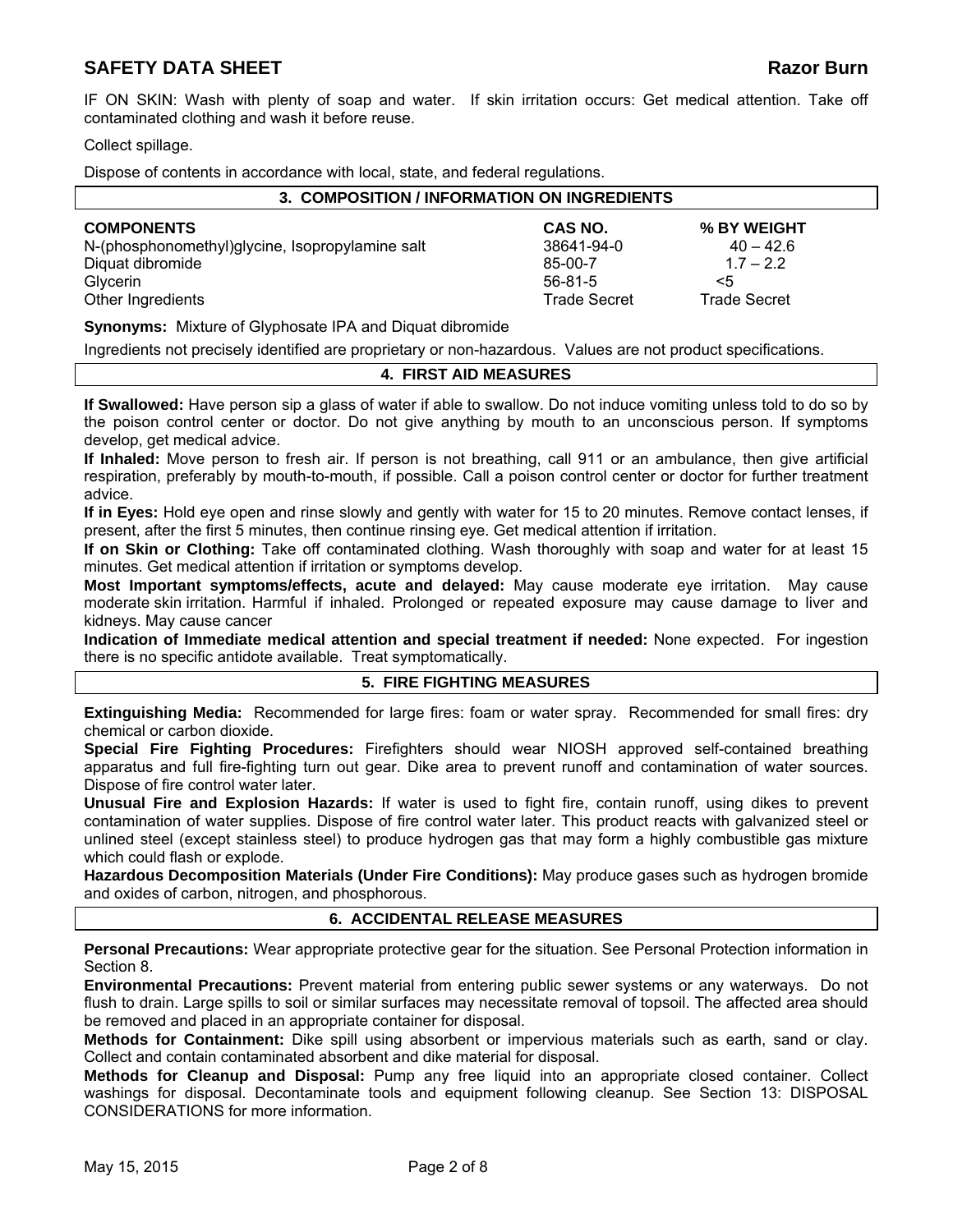**Other Information:** Large spills may be reportable to the National Response Center (800-424-8802) and to state and/or local agencies.

# **7. HANDLING AND STORAGE**

# **Handling:**

Avoid contact with eyes, skin or clothing. Avoid breathing spray mist. Use with adequate ventilation. Users should wash hands before eating, drinking, chewing gum, using tobacco or using the toilet. Remove clothing immediately if pesticide gets inside. Then wash thoroughly and put on clean clothing.

Spray solutions of this product should be mixed, stored and applied using only stainless steel, aluminum, fiberglass, plastic or plastic-lined containers.

DO NOT MIX, STORE OR APPLY THIS PRODUCT OR SPRAY SOLUTIONS OF THIS PRODUCT IN GALVANIZED STEEL OR UNLINED STEEL (EXCEPT STAINLESS STEEL) CONTAINERS OR SPRAY TANKS. This product or spray solutions of this product react with such containers and tanks to produce hydrogen gas which may form a highly combustible gas mixture. This gas mixture could flash or explode, causing serious personal injury, if ignited by open flame, spark, welder's torch, lighted cigarette or other ignition source.

# **Storage:**

STORE ABOVE 10° F (-12° C) TO KEEP PRODUCT FROM CRYSTALLIZING. Crystals will settle to the bottom. If allowed to crystallize, place in a warm room 68º F (20º C) for several days to redissolve and shake, roll or agitate to mix well before using. Do not contaminate water, foodstuff, feed or seed by storage or disposal. Keep container closed to prevent spills and contamination.

# **8. EXPOSURE CONTROLS / PERSONAL PROTECTION**

# **Engineering Controls:**

Where engineering controls are indicated by specific use conditions or a potential for excessive exposure, use local exhaust ventilation at the point of generation.

# **Personal Protective Equipment:**

**Eye/Face Protection:** To avoid contact with eyes, wear chemical goggles. An emergency eyewash should be readily accessible to the work area.

**Skin Protection:** To avoid contact with skin, wear coveralls over short-sleeved shirt and short pants, socks, shoes and chemical-resistant gloves (EPA Chemical Resistance Category A) 8 mils in thickness or greater composed of material such as butyl rubber, natural rubber, neoprene rubber, or nitrile rubber. An emergency shower should be readily accessible to the work area.

**Respiratory Protection:** Not normally required. If vapors or mists exceed acceptable levels, wear NIOSH approved air-purifying respirator with cartridges/canisters approved for use against pesticides.

**General Hygiene Considerations:** Personal hygiene is an important work practice exposure control measure and the following general measures should be taken when working with or handling this material: 1) Do not store, use and/or consume foods, beverages, tobacco products, or cosmetics in areas where this material is stored. 2) Wash hands and face carefully before eating, drinking, using tobacco, applying cosmetics or using the toilet.

# **Exposure Guidelines:**

|                   | <b>OSHA</b>                  |             | <b>ACGIH</b>                     |             |       |
|-------------------|------------------------------|-------------|----------------------------------|-------------|-------|
| <b>Component</b>  | TWA                          | <b>STEL</b> | <b>TWA</b>                       | <b>STEL</b> | Unit  |
| Glyphosate IPA    | <b>NE</b>                    | <b>NE</b>   | <b>NE</b>                        | <b>NE</b>   |       |
| Diquat dibromide  | <b>NE</b>                    | <b>NE</b>   | 0.5 (I)(Skin)<br>$0.1(R)$ (Skin) | <b>NE</b>   | mg/m  |
| Glycerin          | 5 (respirable)<br>15 (total) | <b>NE</b>   | <b>NE</b>                        | <b>NE</b>   | mg/m3 |
| Other Ingredients | NΕ                           | <b>NE</b>   | NE                               | NE.         |       |

 $N = Not$  Established

I= Inhalable Fraction

R= Respirable Fraction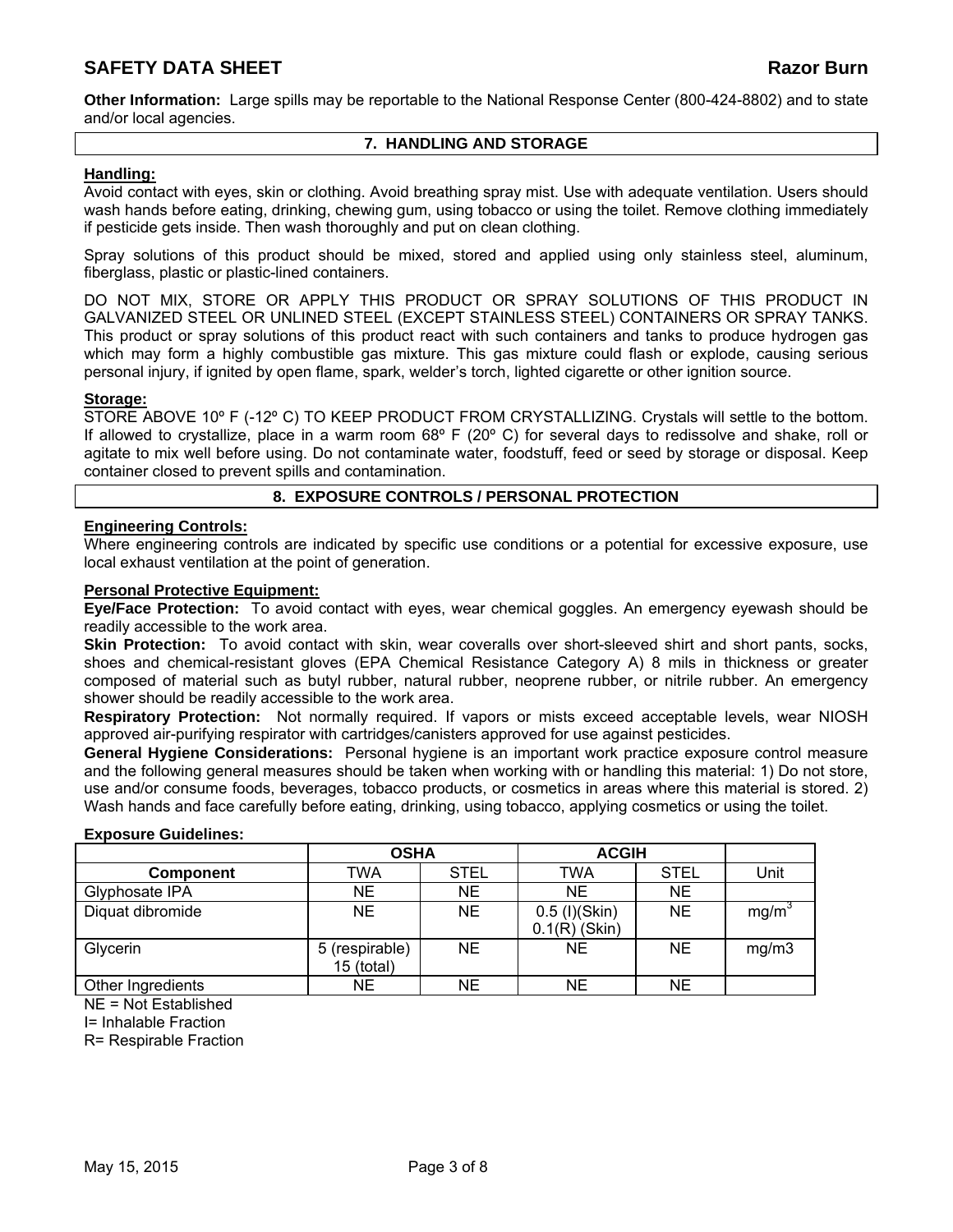# **9. PHYSICAL AND CHEMICAL PROPERTIES**

| Appearance:                                   | Light amber liquid                                   |
|-----------------------------------------------|------------------------------------------------------|
| Odor:                                         | Mild                                                 |
| <b>Odor threshold:</b>                        | No data available                                    |
| pH:                                           | 4.7 (1% w/w solution in DIW)                         |
| <b>Melting point/freezing point:</b>          | No data available                                    |
| Initial boiling point and boiling range       | No data available                                    |
| <b>Flash point:</b>                           | Not applicable due to aqueous salt based composition |
| <b>Evaporation rate:</b>                      | No data available                                    |
| Flammability (solid, gas):                    | No data available                                    |
| Upper/lower flammability or explosive limits: | No data available                                    |
| Vapor pressure:                               | No data available                                    |
| Vapor density:                                | No data available                                    |
| <b>Relative density:</b>                      | 1.176 g/mL @ 25° C                                   |
| Solubility(ies):                              | No data available                                    |
| Partition coefficient: n-octanol/water:       | No data available                                    |
| <b>Autoignition temperature:</b>              | No data available                                    |
| <b>Decomposition temperature:</b>             | No data available                                    |
| <b>Viscosity:</b>                             | 24.7 cPs @ 25° C; 126 cPs @ 41° C                    |
| <b>VOC Emission Potential (%):</b>            | 16.73                                                |

**Note:** Physical data are typical values, but may vary from sample to sample. A typical value should not be construed as a guaranteed analysis or as a product quality specification.

# **10. STABILITY AND REACTIVITY**

**Reactivity:** Do not store or allow this product to contact galvanized steel or unlined steel (except stainless steel) containers. This product reacts with such containers to produce hydrogen gas which may form a highly flammable mixture. This gas mixture could flash or explode, causing serious personal injury, if ignited by open flame, spark, welder's torch, lighted cigarette or other ignition source.

**Chemical Stability:** This material is stable under normal handling and storage conditions.

**Possibility of Hazardous Reactions:** This product reacts with such containers to produce hydrogen gas which may form a highly flammable mixture. This gas mixture could flash or explode, causing serious personal injury, if ignited by open flame, spark, welder's torch, lighted cigarette or other ignition source.

**Conditions to Avoid:** Excessive heat. Do not store near heat or flame. Do not store or allow to contact galvanized steel or unlined steel (except stainless steel) containers.

**Incompatible Materials:** Strong oxidizing agents: bases and acids. This product reacts with galvanized steel or unlined steel (except stainless steel) to produce hydrogen gas that may form a highly flammable gas mixture which could flash or explode.

**Hazardous Decomposition Products:** Under fire conditions, may produce gases such as hydrogen bromide and oxides of carbon, nitrogen and phosphorous.

# **11. TOXICOLOGICAL INFORMATION**

**Likely Routes of Exposure:** Eye contact, Skin contact

# **Symptoms of Exposure:**

**Eye Contact:** Moderately irritating based on toxicity studies.

**Skin Contact:** Minimally toxic and moderately irritating based on toxicity studies.

**Ingestion:** Slightly toxic based on toxicity studies.

**Inhalation:** Harmful if inhaled based on toxicity studies.

**Delayed, immediate and chronic effects of exposure:** None reported.

# **Toxicological Data:**

Data from laboratory studies on this product are summarized below:

**Oral:** Rat LD<sub>50</sub>: >5,000 mg/kg

**Dermal:** Rat LD<sub>50</sub>: >5,000 mg/kg

**Inhalation:** Rat 4-hr  $LC_{50}$ :  $>2.03$ mg/l

**Eye Irritation:** Rabbit: Moderately irritating (MMTS=26.7)

**Skin Irritation:** Rabbit: Moderately irritating (PDII= 3.0)

**Skin Sensitization:** Not a contact sensitizer in guinea pigs following repeated skin exposure.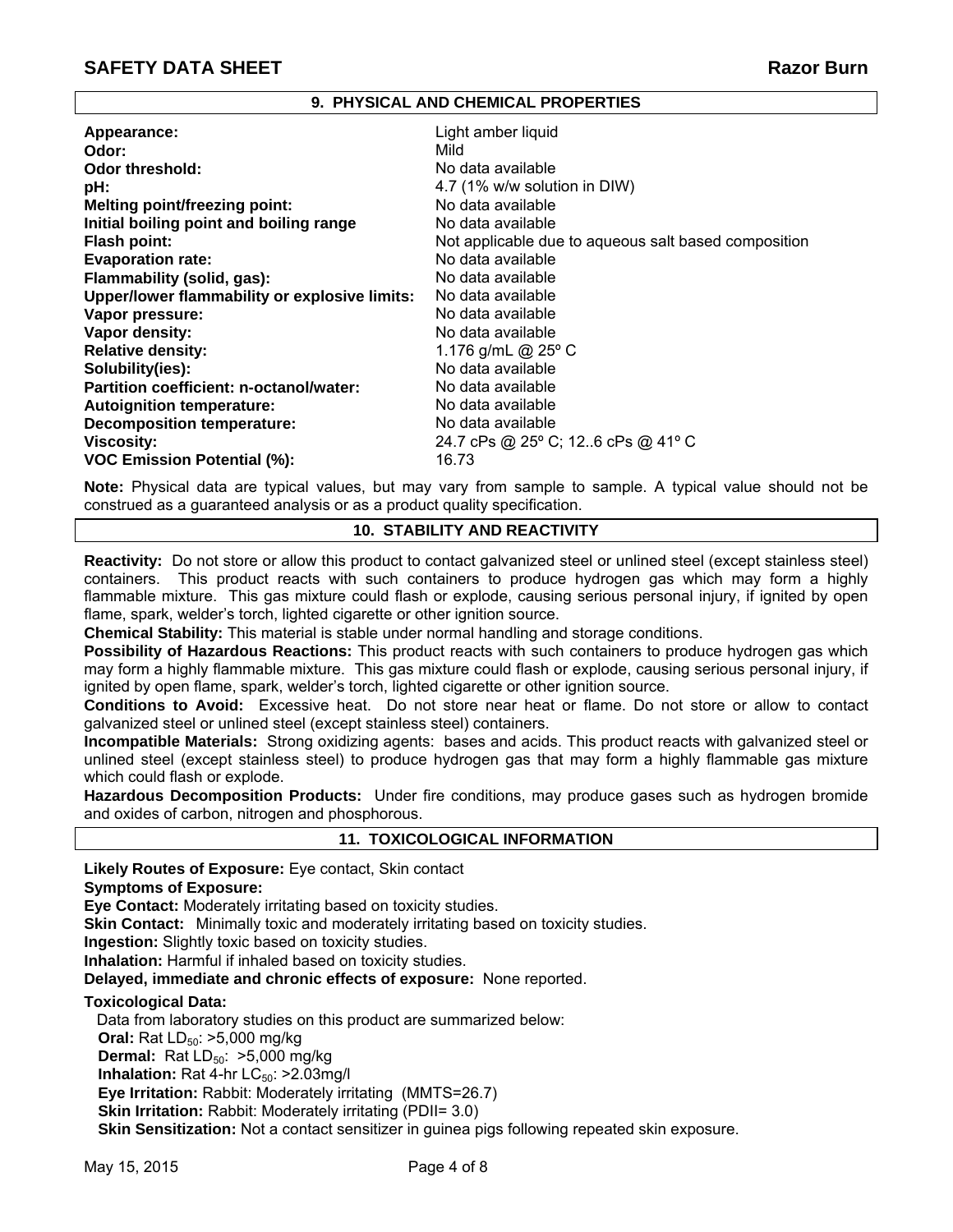**Subchronic (Target Organ) Effects:** Repeated overexposure to glyphosate may decrease body weight gains and effects to liver. Repeated overexposure to diquat dibromide may cause effects to skin, lungs, liver and kidneys.

**Carcinogenicity / Chronic Health Effects:** Prolonged overexposure to glyphosate may cause effects to the liver. Prolonged overexposure to diquat dibromide may cause effects to eyes (cataracts) and kidneys. There was no evidence of carcinogenicity in animal studies using diquat dibromide. EPA has given glyphosate and diquat dibromide a Group E classification (evidence of non-carcinogenicity in humans). Canada PMRA has classified Glyphosate as non-carcinogenic. In 2015 IARC classified glyphosate as a probable human carcinogen Group 2A based on limited human evidence and some evidence in animals.

**Reproductive Toxicity:** In laboratory animal studies with glyphosate, effects on reproduction have been seen only at doses that produced significant toxicity to the parent animals. Animal tests with diquat dibromide have not demonstrated reproductive effects.

**Developmental Toxicity:** In animal studies, glyphosate did not cause birth defects in animals; other effects were seen in the fetus only at doses which caused toxic effects to the mother. Animal studies on diquat dibromide resulted in decreased fetal body weight, kidney and skeletal effects at doses that were also toxic to mother animals.

**Genotoxicity:** Glyphosate has produced no genetic changes in a variety of standard tests using animals and animal or bacterial cells. No evidence of mutagenicity in *in vitro and in vivo* assays using diquat dibromide.

#### **Assessment Carcinogenicity:**

|                   | <b>Regulatory Agency Listing As Carcinogen</b> |             |            |             |
|-------------------|------------------------------------------------|-------------|------------|-------------|
| <b>Component</b>  | <b>ACGIH</b>                                   | <b>IARC</b> | <b>NTP</b> | <b>OSHA</b> |
| Glyphosate IPA    | No                                             | 2A          | No         | No          |
| Diquat dibromide  | No                                             | No          | No         | No          |
| Glycerin          | No                                             | No          | No         | No          |
| Other Ingredients | No                                             | No          | No         | No.         |

# **12. ECOLOGICAL INFORMATION**

# **Ecotoxicity:**

| Data on Glyphosate IPA                           |                    |                                                 |               |
|--------------------------------------------------|--------------------|-------------------------------------------------|---------------|
| 96-hour LC <sub>50</sub> Rainbow Trout:          | $>1000$ mg/l       |                                                 |               |
| 48-hour EC <sub>50</sub> Daphnia:                | 930 mg/l           |                                                 |               |
| 72-hour $\text{ErC}_{50}$ Algae:                 | $166$ mg/l         |                                                 |               |
| Data on Glyphosate Acid:                         |                    |                                                 |               |
| 96-hour LC <sub>50</sub> Bluegill:               | $120 \text{ mq/l}$ | Bobwhite Quail 8-day Dietary LC <sub>50</sub> : | $>4,500$ ppm  |
| 96-hour LC <sub>50</sub> Rainbow Trout:          | 86 mg/l            | Mallard Duck 8-day Dietary LC <sub>50</sub> :   | $>4,500$ ppm  |
| 48-hour LC <sub>50</sub> Daphnia:                | 780 mg/l           | Bee $LD_{50}$ (oral and contact)                | $>100$ ug/bee |
| Green alga growth inhibition $EC_{50}$ 127 mg/ml |                    | Duckweed inhibition $EC_{50}$                   | 24.4 mg/ml    |
| 96-hour EC <sub>50</sub> Diatoms:                | $1.3 \text{ mg/l}$ |                                                 |               |
| Data on Diguat dibromide:                        |                    |                                                 |               |
| Aquatic LC <sub>50</sub> Bluegill:               | $13.9$ ppm         | Bobwhite Quail 8-day Dietary LC <sub>50</sub> : | 106 ppm       |
| Aquatic $LC_{50}$ Rainbow Trout:                 | $14.8$ ppm         | Mallard Duck 8-day Dietary LC <sub>50</sub> :   | 980 ppm       |
| Aquatic EC <sub>50</sub> Daphnia:                | $0.77 - 1.19$ ppm  | Bees $LC_{50}$ :                                | 47-100 yg/bee |
|                                                  |                    |                                                 |               |

# **Environmental Fate:**

In the environment, salts of glyphosate rapidly dissociate to glyphosate, which adsorbs strongly to soil and is expected to be immobile in soil. Glyphosate is readily degraded by soil microbes to AMPA (aminomethyl phosphonic acid) that is further degraded to carbon dioxide. Glyphosate and AMPA are unlikely to enter ground water due to their strong adsorptive characteristics. Terrestrially-applied glyphosate has the potential to move into surface waters through soil erosion because it may be adsorbed to soil particles suspended in the runoff. Aquatic applications registered for certain formulations may also result in glyphosate entering surface waters. Complete degradation is slow, but dissipation in water is rapid because glyphosate is bound in sediments and has low biological availability to aquatic organisms. These characteristics suggest a low potential for bioconcentration in aquatic organisms and this has been verified by laboratory investigations of glyphosate bioconcentration in numerous marine and freshwater organisms with and without soil. The maximum whole body bioconcentration factors for fish were observed to be less than 1X. Bioconcentration factors for sediment dwelling mollusks and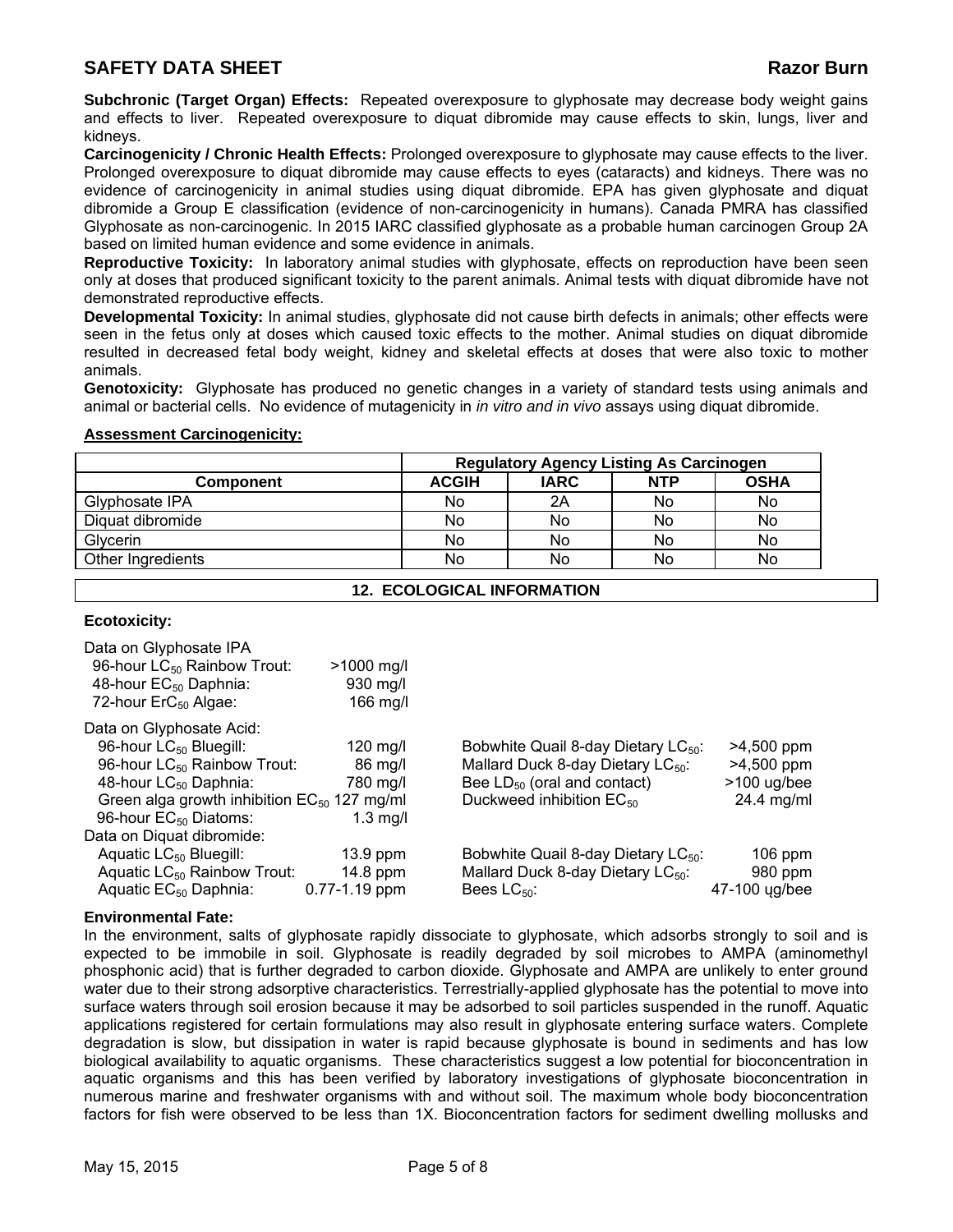crayfish tended to be slightly higher, but were always less than 10X. In addition, any residues accumulated in organisms were rapidly eliminated.

Diquat dibromide is stable in soil and water, is immobile in soil and sinks in water after 24 hours. Diquat dibromide's primary route of environmental dissipation is strong adsorption to soil particles, aquatic sediments or suspended particulates, which typically have a large excess of binding capacity. The strong chemical bonds formed by diquat absorption to soil particles make the herbicide biologically unavailable to terrestrial or aquatic organisms. Diquat does not hydrolyse or photodegrade and is resistant to microbial degradation under aerobic and anaerobic conditions.

### **13. DISPOSAL CONSIDERATIONS**

### **Waste Disposal Method:**

Wastes resulting from use of this product that cannot be used or chemically reprocessed should be disposed of in a landfill approved for pesticide disposal or in accordance with applicable Federal, state or local procedures. Emptied container retains vapors and product reside. Observe all labeled safeguards until container is cleaned, reconditioned or destroyed.

#### **Container Handling and Disposal:**

**Nonrefillable Containers 5 Gallons or Less:** Nonrefillable container. Do not reuse or refill this container. Offer for recycling if available. Triple rinse container (or equivalent) promptly after emptying.

**Triple rinse as follows:** Empty the remaining contents into application equipment or a mix tank and drain for 10 seconds after the flow begins to drip. Fill the container 1/4 full with water and recap. Shake for 10 seconds. Pour rinsate into application equipment or a mix tank or store rinsate for later use or disposal. Drain for 10 seconds after the flow begins to drip. Repeat this procedure two more times. Then offer for recycling or reconditioning, or puncture and dispose of in a sanitary landfill, or by other procedures approved by State and local authorities. Plastic containers are also disposable by incineration, or, if allowed by State and local authorities, by burning. If burned stay out of smoke.

**Nonrefillable containers larger than 5 gallons:** Nonrefillable container. Do not reuse or refill this container. Offer for recycling if available. If recycling or reconditioning not available, puncture and dispose of in a sanitary landfill, or by other procedures approved by State and local authorities. Plastic containers are also disposable by incineration, or, if allowed by State and local authorities, by burning. If burned stay out of smoke. Triple rinse or pressure rinse container (or equivalent) promptly after emptying.

**Triple rinse as follows:** Empty the remaining contents into application equipment or a mix tank. Fill the container 1/4 full with water. Replace and tighten closures. Tip container on its side and roll it back and forth, ensuring at least one complete revolution, for 30 seconds. Stand the container on its end and tip it back and forth several times. Turn the container over onto its other end and tip it back and forth several times. Empty the rinsate into application equipment or a mix tank or store rinsate for later use or disposal. Repeat this procedure two more times.

**Pressure rinse as follows:** Empty the remaining contents into application equipment or a mix tank and collect rinsate for later use or disposal. Insert pressure rinsing nozzle in the side of the container, and rinse at about 40 psi for at least 30 seconds. Drain for 10 seconds after the flow begins to drip.

**Refillable containers larger than 5 gallons:** Refillable container. Refill this container with pesticide only. Do not reuse this container for any other purpose. Cleaning the container before final disposal is the responsibility of the person disposing of the container. Cleaning before refilling is the responsibility of the refiller. To clean the container before final disposal, empty the remaining contents from this container into application equipment or a mix tank. Fill the container about 10% full with water. Agitate vigorously or recirculate water with the pump for two minutes. Pour or pump rinsate into application equipment or rinsate collection system. Repeat this rinsing procedure two more times.

#### **14. TRANSPORTATION INFORMATION**

Follow the precautions indicated in Section 7: HANDLING AND STORAGE of this SDS.

**DOT:**

Non Regulated

- **IMDG:** Non Regulated
- **IATA:**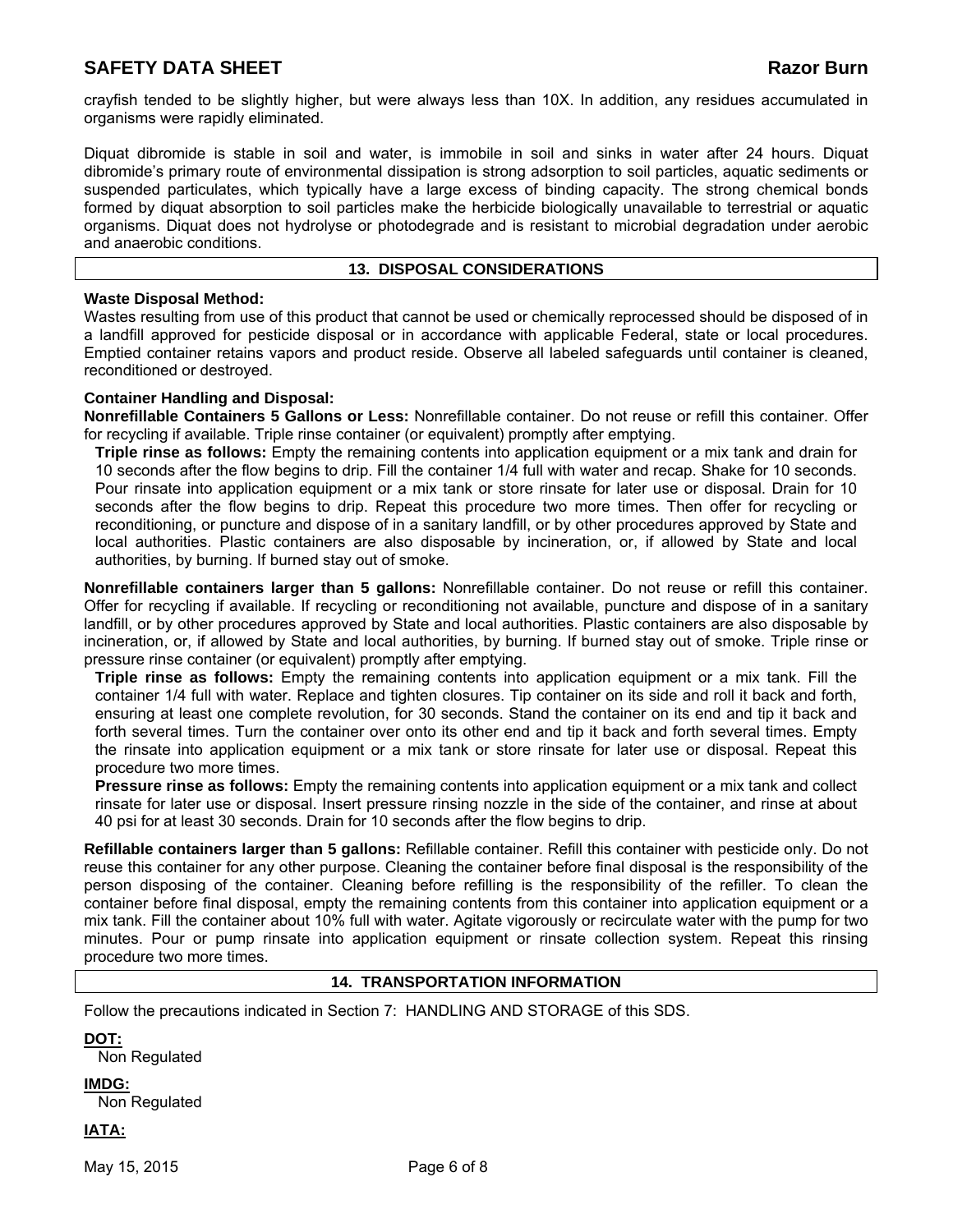Non Regulated

# **15. REGULATORY INFORMATION**

# **EPA FIFRA INFORMATION**

This chemical is a pesticide product registered by the United States Environmental Protection Agency and is subject to certain labeling requirements under federal pesticide law. These requirements differ from the classification criteria and hazard information required for safety data sheets (SDS), and for workplace labels of non-pesticide chemicals. The hazard information required on the pesticide label is reproduced below. The pesticide label also includes other important information, including directions for use.

CAUTION. Harmful if swallowed or inhaled. Causes moderate eye irritation. Avoid breathing dust or spray mist. Avoid contact with eyes, skin or clothing. Remove contaminated clothing and wash clothing before reuse. Wash thoroughly with soap and water after handling. DOMESTIC ANIMALS: Keep livestock and pets out of treated areas. Do not graze livestock on treated areas. This product is considered to be relatively nontoxic to dogs and other domestic animals; however, ingestion of this product in large amounts of freshly sprayed vegetation may result in temporary gastrointestinal irritation (vomiting, diarrhea, colic, etc.). If such symptoms are observed, provide the animal with plenty of fluids to prevent dehydration. Call a veterinarian if symptoms persist for more than 24 hours.

# **U.S. FEDERAL REGULATIONS**

**TSCA Inventory:** This product is exempted from TSCA because it is solely for FIFRA regulated use.

#### **SARA Hazard Notification/Reporting:**

**Hazard Categories Under Criteria of SARA Title III Rules (40 CFR Part 370):** Acute Health, Chronic Health

**Section 313 Toxic Chemical(s):**

None

**Reportable Quantity (RQ) under U.S. CERCLA:** 

Diquat (CAS No. 85-00-7) 1,000 lbs

# **RCRA Waste Code:**

Under RCRA, it is the responsibility of the product user to determine at the time of disposal, whether a material containing the product or derived from the product should be classified as a hazardous waste.

# **State Information:**

Other state regulations may apply. Check individual state requirements.

**California Proposition 65:** Not Listed.

# **16. OTHER INFORMATION**

#### **National Fire Protection Association (NFPA) Hazard Rating: Rating for this product: Health:** 2 **Flammability:** 1 **Reactivity:** 0 Hazards Scale: 0 = Minimal 1 = Slight 2 = Moderate 3 = Serious 4 = Severe

This Safety Data Sheet (SDS) serves different purposes than and DOES NOT REPLACE OR MODIFY THE EPA-ACCEPTED PRODUCT LABELING (attached to and accompanying the product container). This SDS provides important health, safety and environmental information for employers, employees, emergency responders and others handling large quantities of the product in activities generally other than product use, while the labeling provides that information specifically for product use in the ordinary course.

Use, storage and disposal of pesticide products are regulated by the EPA under the authority of the Federal Insecticide, Fungicide, and Rodenticide Act (FIFRA) through the product labeling, and all necessary and appropriate precautionary, use, storage, and disposal information is set forth on that labeling. It is a violation of Federal law to use a pesticide product in any manner not prescribed on the EPA-accepted label.

Although the information and recommendations set forth herein (hereinafter "Information") are presented in good faith and believed to be correct as of the date hereof, Nufarm Americas Inc. makes no representations as to the completeness or accuracy thereof. Information is supplied upon the condition that the persons receiving same will make their own determination as to its suitability for their purposes prior to use. In no event will Nufarm Americas Inc. be responsible for damages of any nature whatsoever resulting from the use of or reliance upon Information.